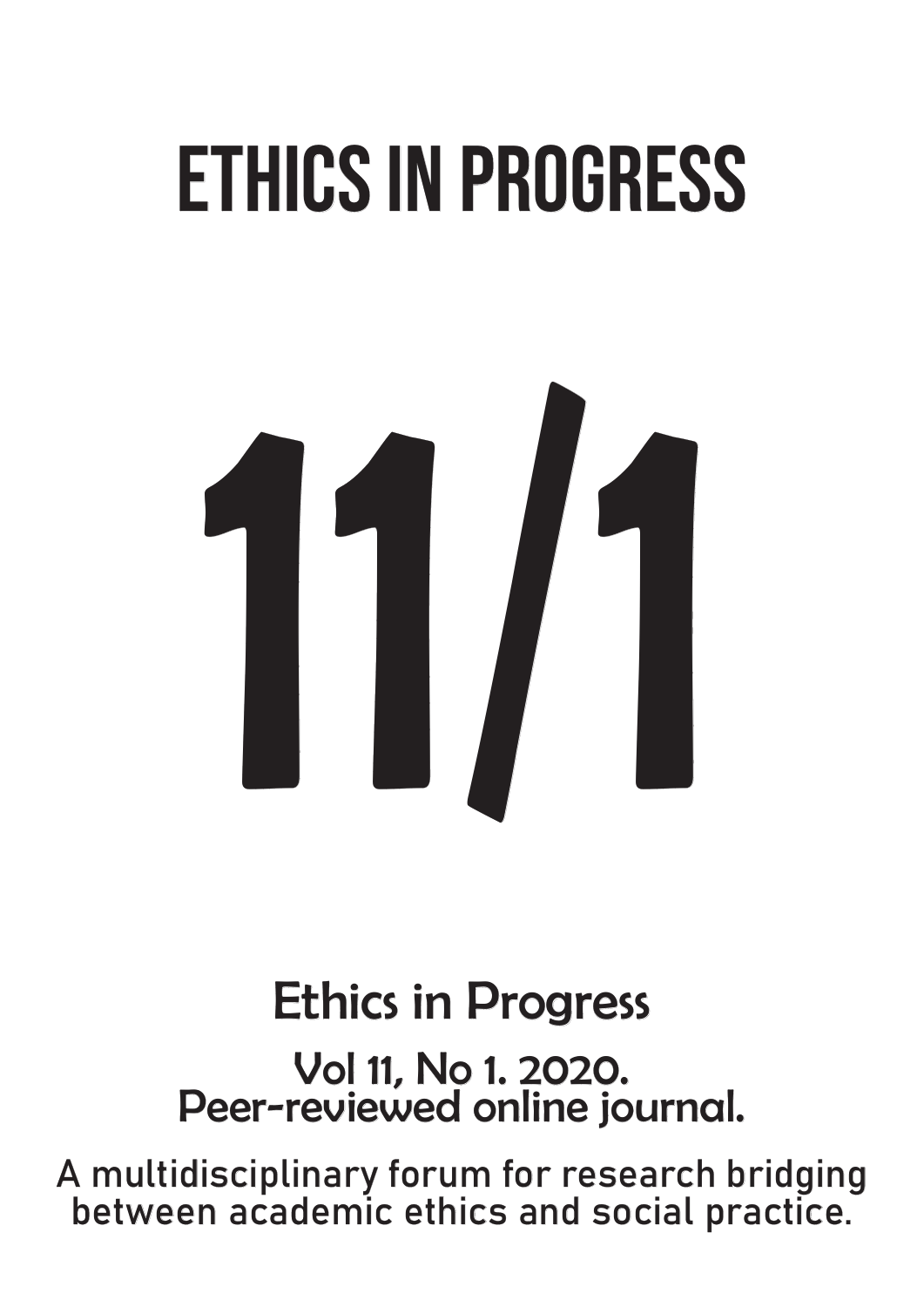### EDITORIAL TEAM

#### **Editor-in-Chief**

Prof. Dr. Ewa Nowak, Adam Mickiewicz University, Faculty of Philosophy, Poland

#### **Executive Editor**

Dr. Tomasz Raburski, Adam Mickiewicz University, Faculty of Philosophy, Poland

#### **Academic Editor**

Prof. Dr. Georg Lind, University of Konstanz, Dept. of Psychology, Germany

Prof. Dr. Jason Matzke, Univ. of Mary Wahsington, Dept. of Classics, Philosophy, and Religion, USA

Prof. Dr. Roma Kriauciuniene, Vilnius University, Dept. of English for Physical and Biomedical Sciences, Lithuania

Dr. Roberto Franzini Tibaldeo, Université Catholique de Louvain-la-Neuve, Dept. of Philosophy, Belgium

#### **Technical Editor I**

Mag. Joanna Dutka, Adam Mickiewicz University, Faculty of Philosophy, Poland

#### **AI Powered Editor Expert**

Dr. André Schmiljun, In-Systems, Berlin, Germany

#### **Design Editor**

Mag. Alicja Skrzypczak, Adam Mickiewicz University, Faculty of Philosophy, Poland

#### **Internet Resources Editor**

Dr. Marcin Jan Byczyński, Adam Mickiewicz University, Faculty of Philosophy, Poland

#### **Commissioning Editor**

Sara Sgarlata, University of Catania, Department of Humanities, Italy